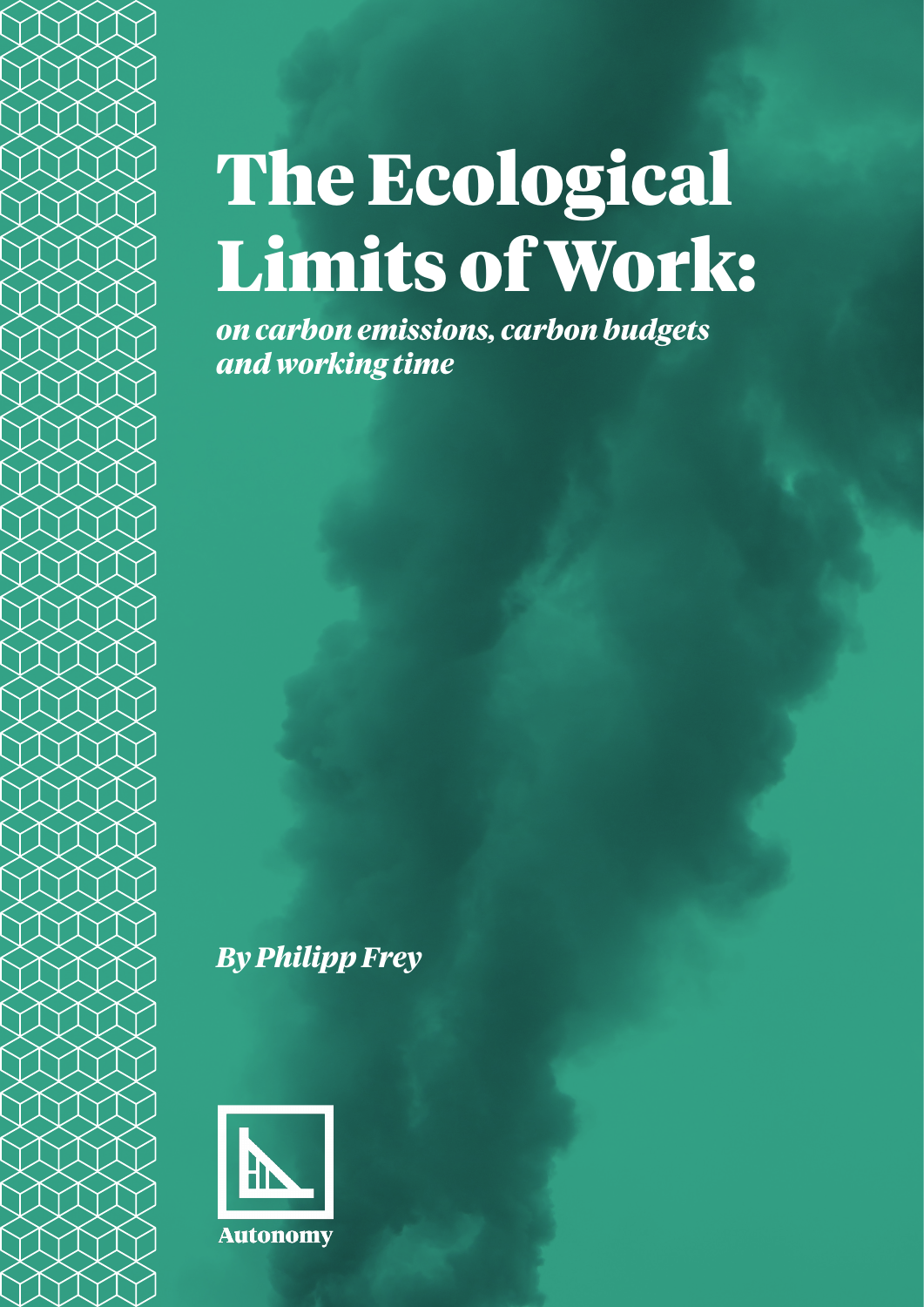

# **Contents**

# **1 History of an Idea**

**2 The Urgency of the Situation**

**3 Using Available Research**

**4 Constructing Another Calculation**

**Other Considerations 5**



### **Published 2019 by: © Autonomy** Autonomy Research Ltd Cranbourne Pilcot Road Crookham Village Hampshire GU51 5RU

Design by Jack Haslehurst Cover photo: Martin Adams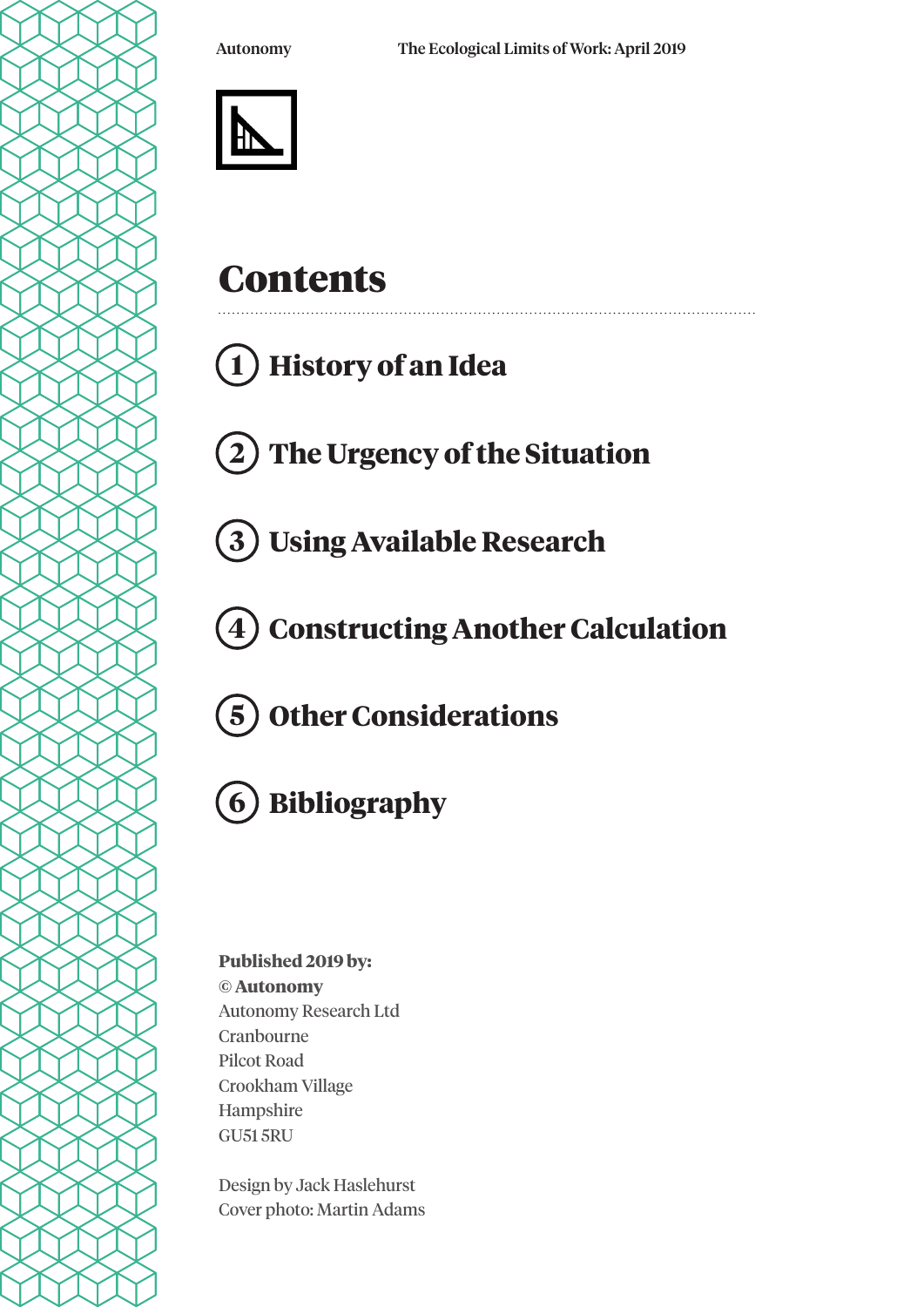# The Ecological Limits of Work

Faced with accelerating technological progress and a deepening ecological crisis, a growing discussion sees a reduction in working hours as a multiple dividend policy, increasing, among other things, individual wellbeing, productivity and gender equality whilst simultaneously potentially contributing to a reduction in unemployment and greenhouse gas (GHG) emissions. One cannot help but feel reminded of some earlier sociotechnical visions of a society in which productivity gains would be shared broadly to allow for radically shorter working hours and thus a qualitatively better life.

# **1 History of an Idea**

As early as the 1880s, Paul Lafargue, a son-in-law of Karl Marx, put forth the demand for a three-hour work day, enthusiastically highlighting the emancipatory potentials of technological progress (Lafargue 1883). Roughly half a century later, John Maynard Keynes dedicated himself to discussing the "economic possibilities for our grandchildren", likewise putting forth the prospect of three-hour shifts or a fifteen-hour work week (Keynes 1930). Societal development, however, took a different route: working hours largely decreased, but nowhere near to the extent discussed by Lafargue and Keynes, whilst increases in productivity lead to qualitatively and quantitatively vastly expanded production that provided the base for modern-day mass-consumer culture.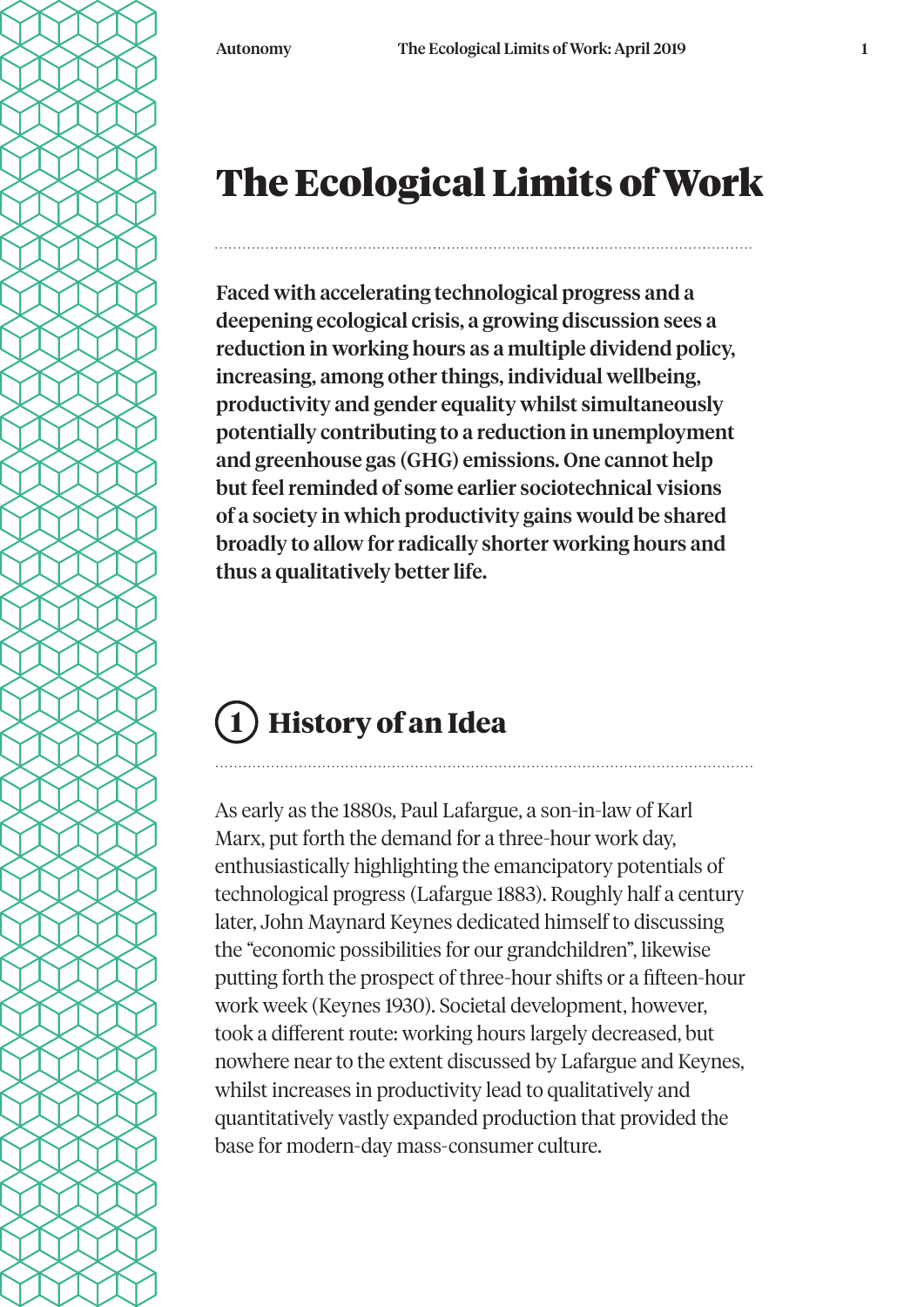### **The Urgency of the Situation 2**

The ecological crisis contributes to bringing the question of how productivity gains ought to be used to the fore once more. With little time left to prevent long-lasting and irreversible changes to our global ecosystem, "rapid, far-reaching and unprecedented changes in all aspects of society" (IPCC 2018) are required. Rather than discussing how to maximize economic performance (all too often a code for forcing the vast majority of the population to work long hours to the benefit of capital owners), the climate crisis forces us to change the conversation and raise the question: provided current levels of carbon intensity of our economies and current levels of productivity, how much work can we afford? To approach this question, I will build on existing research on the connection between working hours and GHG emissions and present a framework to assess sustainable levels of working hours based on OECD data.1

### **Using Available Research 3**

While there is a general agreement that GHG emissions and working hours have a strong, positive relationship, the exact magnitude of this relationship is still being discussed. Research by Nässén and Larsson suggest that a 1 percent decrease in working hours could lead to a 0.8 percent decrease in GHG emissions (Nässén and Larsson, 2015; see also Autonomy's report: Stronge and Harper, 2019, 50).

*<sup>1</sup> Anthropogenic climate change is of course just one of the ecological challenges facing humanity today (others include soil degradation, for example). The focus on GHG emissions as an indicator for ecological sustainability could accordingly be challenged. However, due to climate change being considered the key issue of ecological sustainability by policy makers, GHG emissions are more reliably tracked than other indices of ecological sustainability and at the same time one can hope that if a radical reduction of hours would contribute to a decrease in carbon emissions, it would also contribute to reducing other forms of stress on the ecological system.*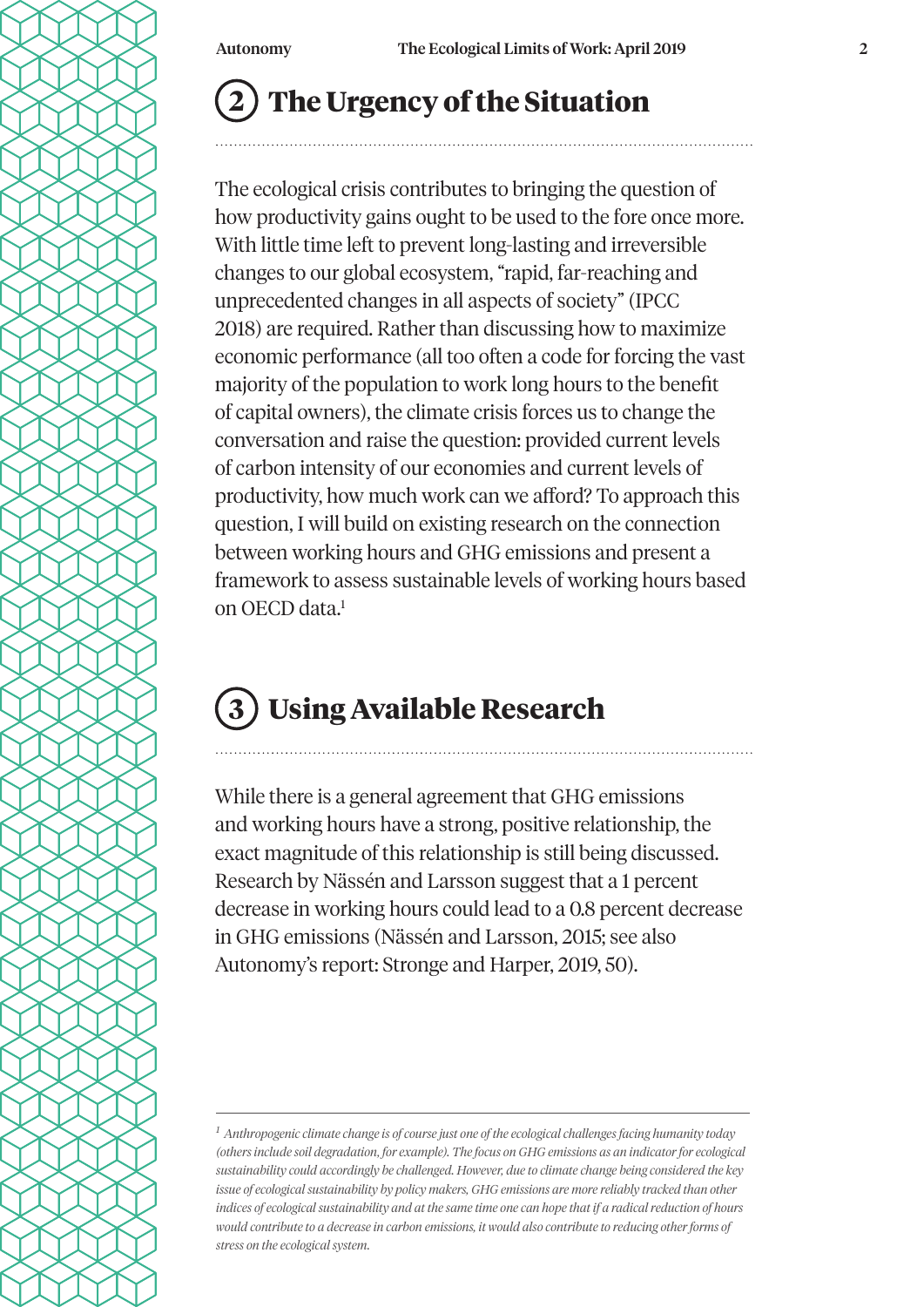In their paper "Reducing Growth to Achieve Environmental Sustainability: The Role of Work Hours" Knight et al. (2012) predicted that a 1 percent decrease in working hours could lead to a 1.46 percent decrease in carbon footprint and 0.42 percent decrease for CO $_2$  emissions. This significant difference is explained, in their research, by the fact that changes in consumption patterns are reflected in the carbon footprint as it is a consumption-based indicator, including the consumption of imported goods and excluding those exported, while the CO $_2$  emissions indicator is productionbased and therefore does not account for changes in consumption of imported goods.

## **4 Constructing Another Calculation**

I will be using the data compiled by the OECD on carbon productivity per industry sector (Data Set 1). This data is in part drawn from the 2018 National Inventory Submissions to the United Nations Framework Convention on Climate Change. As this data links GHG emissions to units of GDP, and because GDP maps closely onto waged working time in one form or another, I will assume a proportional relationship between labour time and GHG emissions.2

We must also understand how much GHG is sustainable per capita, including what the remaining Carbon Budget per capita (CB) is. In their paper "A good life for all within planetary boundaries", O'Neill et al. (2018) assume that 1610 kg CO<sub>2</sub> eq emissions per year per capita would allow the world to stay within the planetary boundary of 2°C warming compared to pre-industrial levels.

*<sup>2</sup> The data puts a nation's total GHG emissions in relation with its GDP. However, it does exclude emissions from land use, land-use change and forestry (LULUCF). These have been largely negative for the United Kingdom, Sweden and Germany however, with Germany and the UK roughly being on the same level and Sweden registering three times as much negative emissions form LULUCF. The intensity per unit of GDP (expressed in USD at 2010 prices and PPPs) is calculated on gross direct emissions (excluding LULUCF). Due to the limitation of the data provided by the OECD, the effects of unpaid work had to be excluded in this paper for pragmatic reasons.*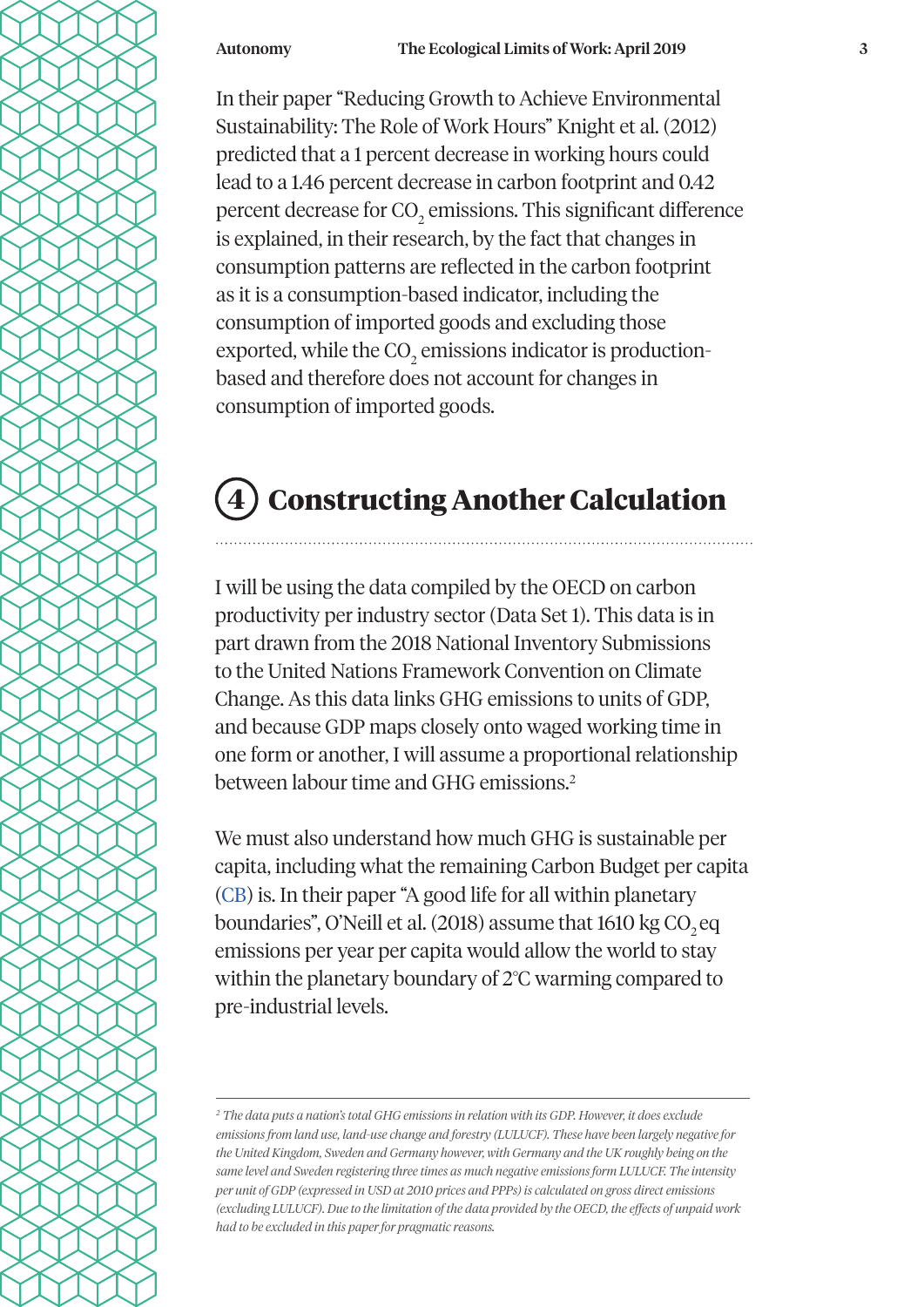The OECD data details the total GHG emissions per unit of GDP ( $\text{kg CO}_2$  eq per dollar GDP), or Carbon Intensity of an economy (CI).<sup>3</sup> Combining this data, we can learn how much GDP per capita would be sustainable, provided a per Carbon Budget of 1610 kg eq CO<sub>2</sub> per year derived from research literature and the levels of Carbon Intensity provided by the OECD.

In another step we can divide this sustainable GDP by the productivity, measured in GDP per hour worked (P in dollar per hour worked) to see how many hours<sup>4</sup> worked within a given economy (target Labour Utilisation *tLU<sub>i</sub>* in hours per year) might be sustainable.

Accordingly, we can solve:



(whereby index *i* denotes the country and year the data refers to) for various countries.



### **Chart 1: Actual vs. Target Labour Utilisation**

*3 I would like to thank Nela Šalamon for her help in formalizing my initial 'back-of-the-envelope' approach.* 

*4 Hours worked per capita per year on average across the whole national population.*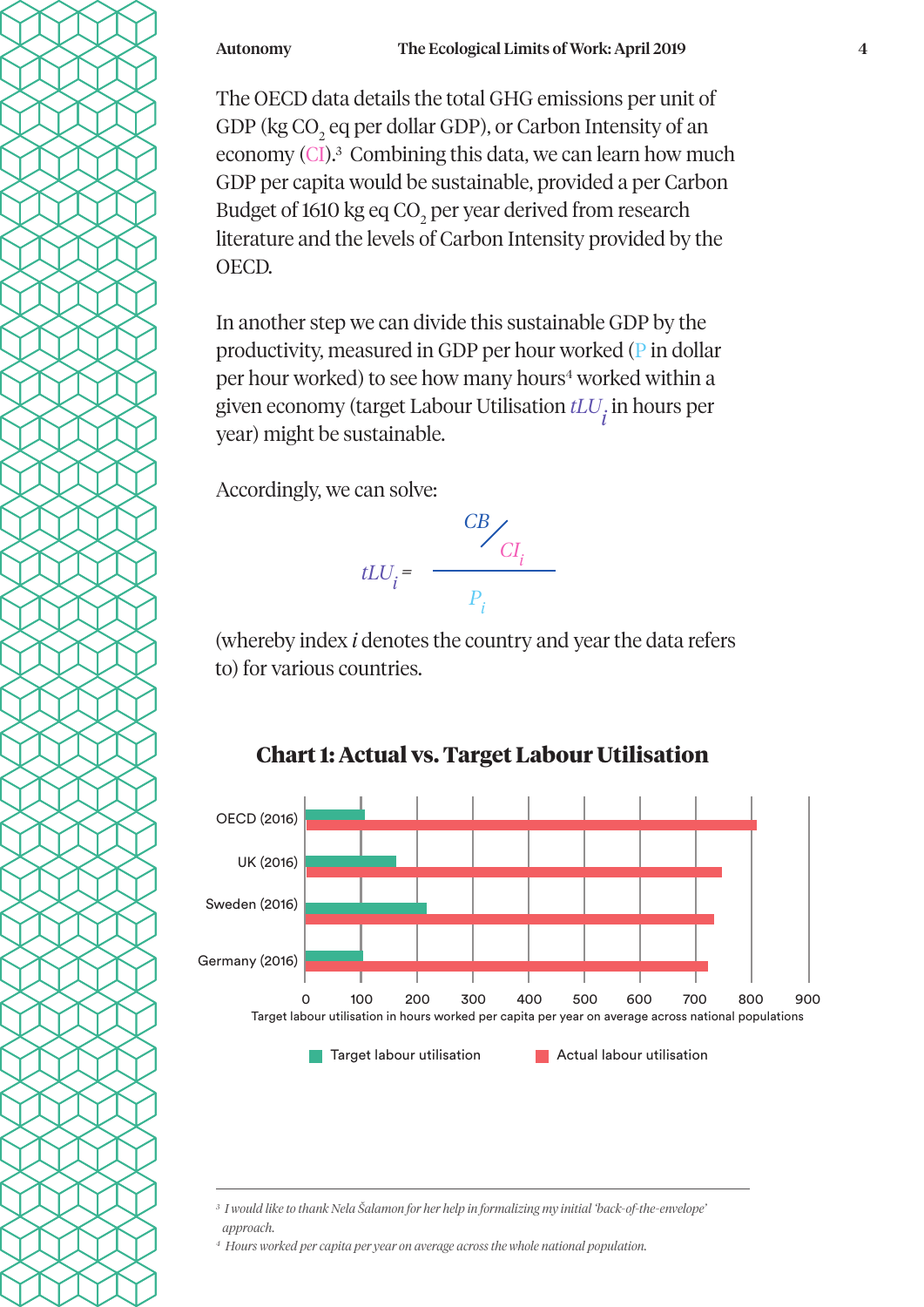### *Actual working hours levels vastly exceed the levels that might be considered sustainable*

As we can see, actual working hours levels vastly exceed the levels that might be considered sustainable, with Sweden, whose Carbon Intensity is around half of that of Germany reaching unsustainable levels of work at a much later point, 5 whereas the slightly lower-than-average Carbon Intensity of the German economy compared to the OECD-average hardly registers due to the higher per hour productivity in Germany.

Since almost no one deals with statistics on labour utilisation on a regular basis, the question arises: what does a labour utilisation of 100 or 240 hours per capita per year actually mean? The relation between the length of full-time employment and labour utilisation varies from economy to economy, as a number of factors such as vacation times or the number of bank holidays differ. Additionally, the composition of national labour markets might differ both in regards of who participates (e.g. number of students or the share of population occupied by the retired population) and how (e.g. whether part-time jobs are widespread or not). This explains why the overall labour utilisation is significantly lower than the average per capita hours worked by the employed population in these countries (which usually lies between 1.3 and 1.5 thousand hours per year).

It is possible, however, to calculate the relation between actual labour utilisation  $\left( LU_{\vec{t}}\right)$  on the one hand and the actual length of an average full-time employment week  $(W T_{\vec{i}})$  though.

Drawing on our initial formula, the length of a sustainable full-time week, assuming a linear decrease in working times, would be:

*LUi WTi*  $tWT_i =$  $tLU_i$ 

*<sup>5</sup> The lower Carbon Intensity of the Swedish economy can partly be explained by its composition which is not as centred on manufacturing as the German economy, but more importantly it points to an early adoption of progressive sustainability policies such as carbon taxation and a relatively high share of renewable energies, supported by government investment.*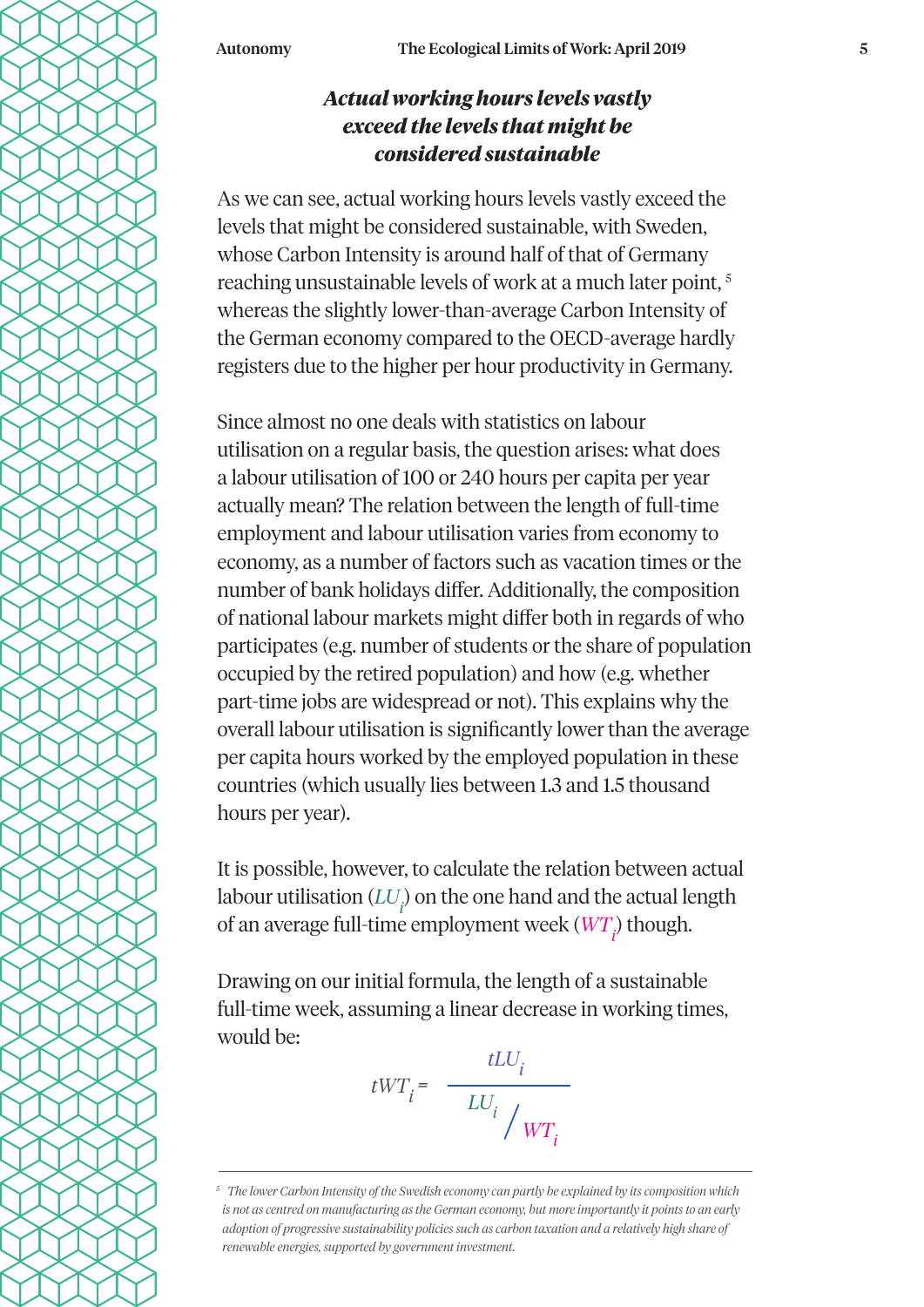This looks as follows:



### **Chart 2: Actual vs. Target Full-time Working Weeks**

Although the results differ greatly between countries, with Sweden reaching its limit for sustainable working time twice as late as the OECD average, these findings imply that unless enormous progress in carbon efficiency would be achieved, cutting the work-week by, for example, just one day would fail to decrease carbon emissions to a sustainable level by itself.

### *One could provocatively say that the length of the working week, as envisioned by Lafargue and Keynes, actually matches sustainable levels of work*

With Sweden reaching its limit of sustainable work hours at close to 12 hours, one could on the contrary say that the length of the working week envisioned by Lafargue and Keynes match sustainable levels of work more closely and thus provide a more sound normative orientation than any approach that propagates full-employment with working weeks of around the current 40 hours per week.

I would thus argue that the climate crisis calls for an unprecedented decrease in the economic activity that causes GHG emissions, and this confronts us with, to adapt Paul Lafargue's phrase, the 'necessity to be lazy'. If ecological sustainability requires an overall decrease in material consumption, a vast expansion in terms of leisure time and thus an increase in "time prosperity" would be less of a luxury and more of an urgency.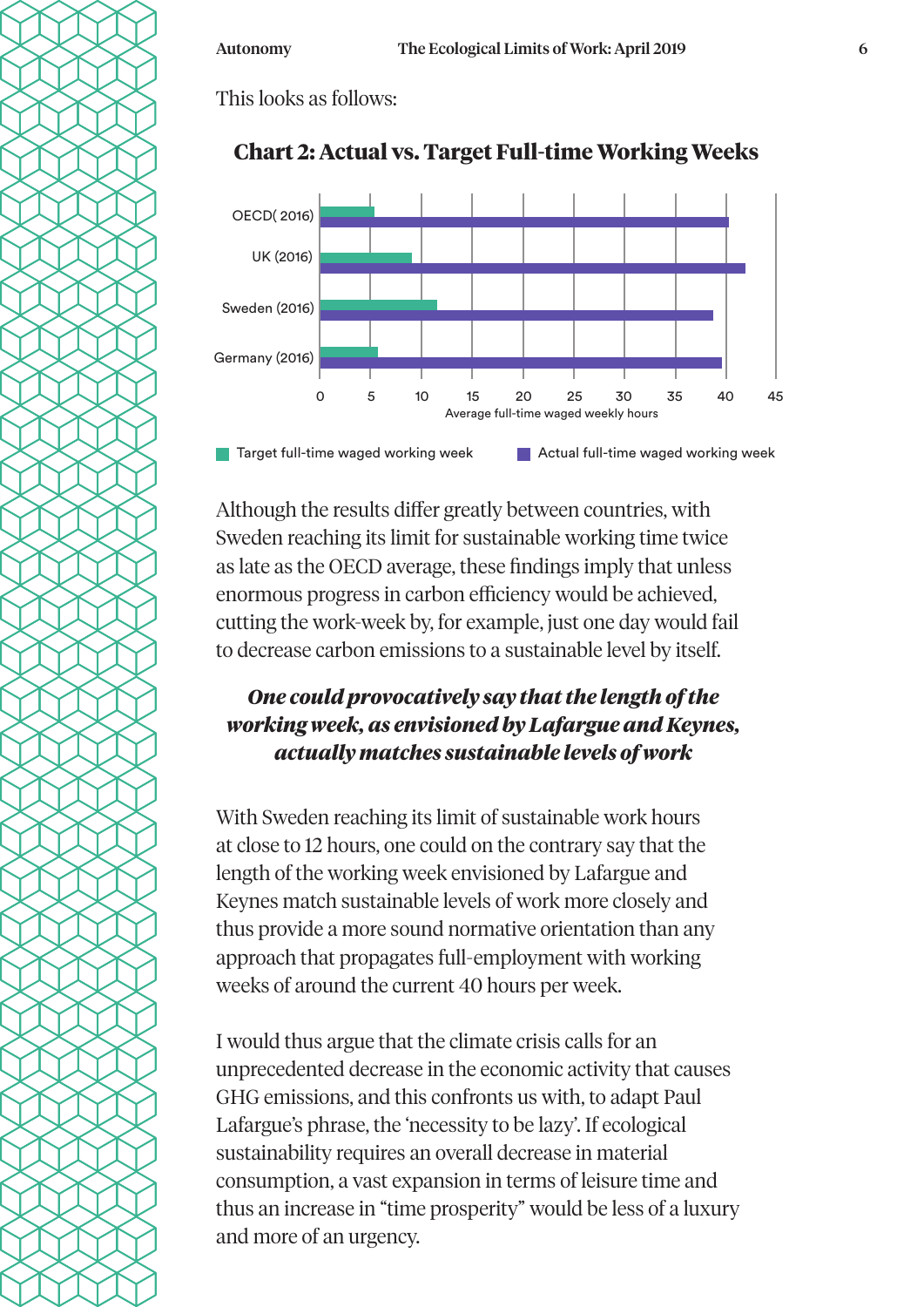# **5 Other Considerations**

### *Working time reduction as an isolated policy by itself will likely be insufficient to combat climate change*

At the same time, these findings reinforce that working time reduction as an isolated policy by itself will likely be insufficient to combat climate change. Rather, it needs to be supplemented by other policies facilitating radical economic transformation, for instance to shift jobs from sectors such as manufacturing and fossil fuel extraction towards employment in service professions and green jobs (e.g. reforestation operations).

This is particularly true as the carbon budget of 1610 kg CO<sub>2</sub> eq per year emissions per capita already seems quite generous today: Not only does it assume a population of only 7 billion people, it is also based on the 2°C goal rather than the more ambitious goal of limiting climate change to a 1.5°C increase.

Additionally, as discussed in previous sections, reductions in working hours might lead to less than proportionate decreases in GHG emissions due to an increase in per hour productivity caused by organisational improvements, a more motivated and efficient work force and/or technological improvements.

Lastly, the working week reductions above assume a linear and absolute decrease in working time, which would therefore not allow the use of working time reductions to offer jobs to the unemployed or to increase the working hours of the underemployed (which would require a more equal sharing out of current working hours). If we wished to achieve these social goods, an even more radical conclusion emerges: the actual sustainable work week, based on today's levels of productivity and carbon intensity, would likely need to be well below 10 hours per week per person, even in relatively carbon-efficient economies such as Sweden.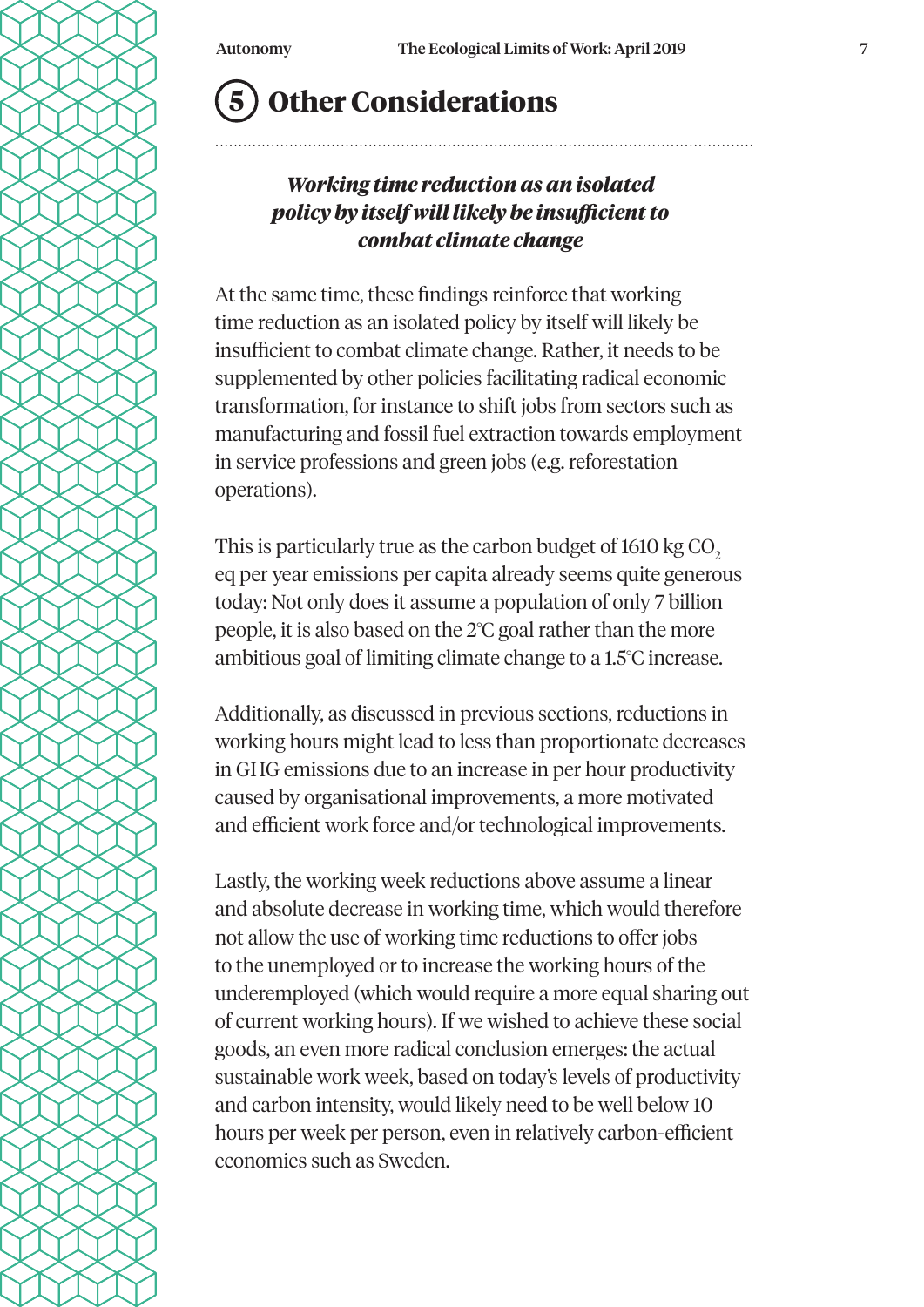In addition to shortening the working week quantitatively and pushing for a substantial reconfiguration of the economy, a more qualitative approach to a politics of time might also be needed (Stronge and Harper, 2019). The existing high levels of productivity could also in part be used to reverse the intensification of work that is having significant negative impact on individual wellbeing and mental health.

Clearly, such a transformation of work cannot be brought about overnight. It is becoming equally clear, however, that driving the current mode of production forward is even more unrealistic if we are to avoid disaster. In the past, progress towards ecological sustainability, if it was made at all, oftentimes amounted to too little, too slow. Today, it might be high time to use the momentum that is behind the demand for a shorter work week to discuss even more ambitious goals in terms of ecological sustainability and time prosperity. I hope this paper might provide some stimulation to such a debate.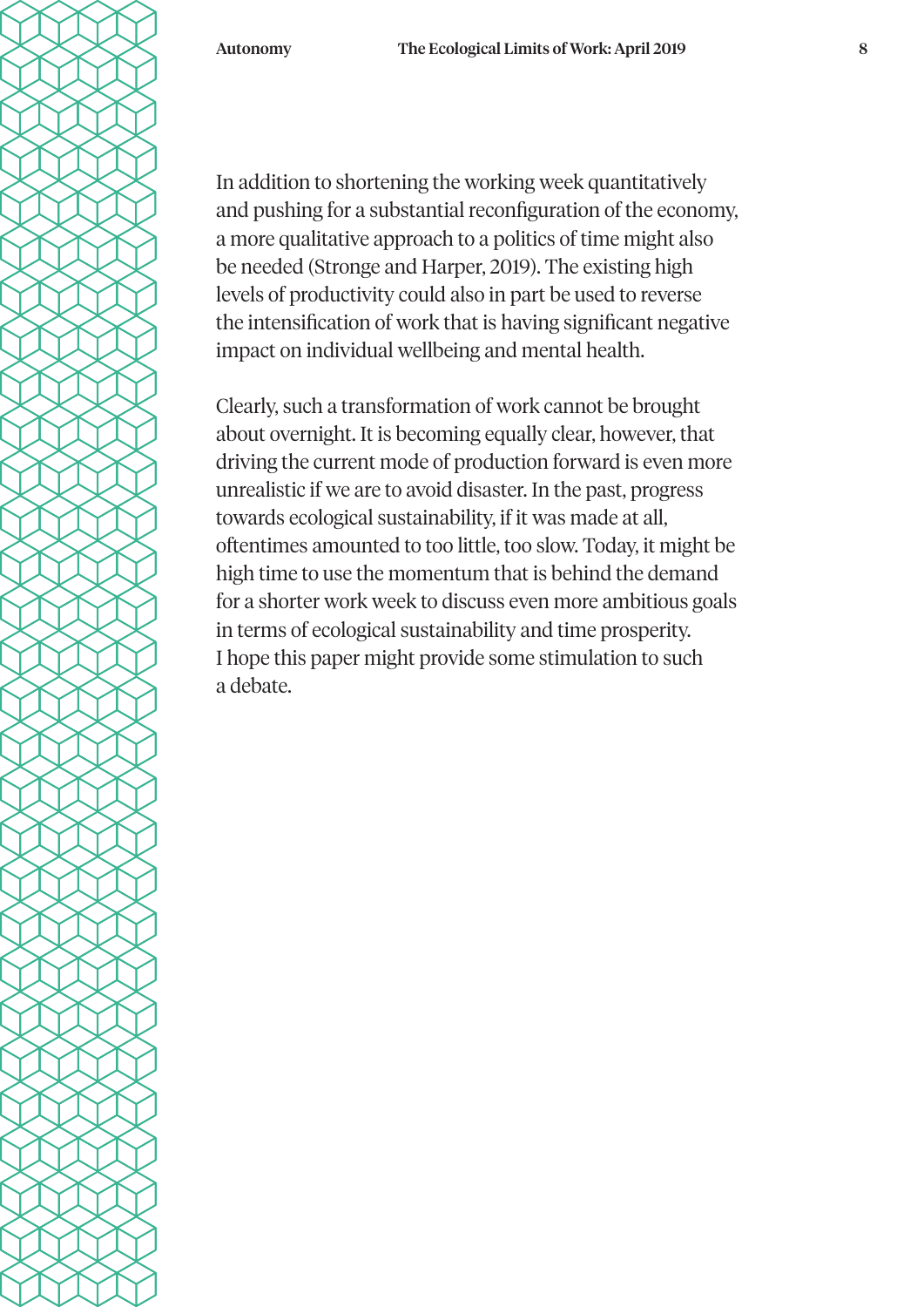# **6 Bibliography**

Lafargue, P. (1883/1907). The Right To Be Lazy. Chicago, IL: Charles H. Kerr and Co.

Keynes, J.M. (1963). *Essays in Persuasion*, New York: W.W. Norton & Co., pp. 358-373.

Knight, K.; Rosa, E.A.; Schor, J.B. (2012). 'Reducing Growth to Achieve Environmental Sustainability: The Role of Work Hours'; *Political Economy Research Institute Working Paper Series*, Number 304, University of Massachusetts: Amherst, MA, USA.

Nässén, J.; Larsson, J.; (2015). 'Would shorter working time reduce greenhouse gas emissions? An analysis of time use and consumption in Swedish households', *Environment and Planning C*: Government and Policy, vol. 33, pp. 726–745.

O'Neill, D.W.; Fanning, A.L.; Lamb, W.F.; Steinberger, J.K. (2018) 'A good life for all within planetary boundaries', *Nature Sustainability*, 1, pp. 88–95.

Stronge, W.; Harper, A. (2019). 'The Shorter Working Week: a radical and pragmatic proposal'. Hampshire: Autonomy. (online at: http://autonomy. work/wp-content/uploads/2019/03/Shorter-working-week-docV6.pdf)

IPCC (2018). Summary for Policymakers of IPCC Special Report on Global Warming of 1.5°C approved by governments (online: https://www.ipcc.ch/ site/assets/uploads/2018/11/pr\_181008\_P48\_spm\_en.pdf)